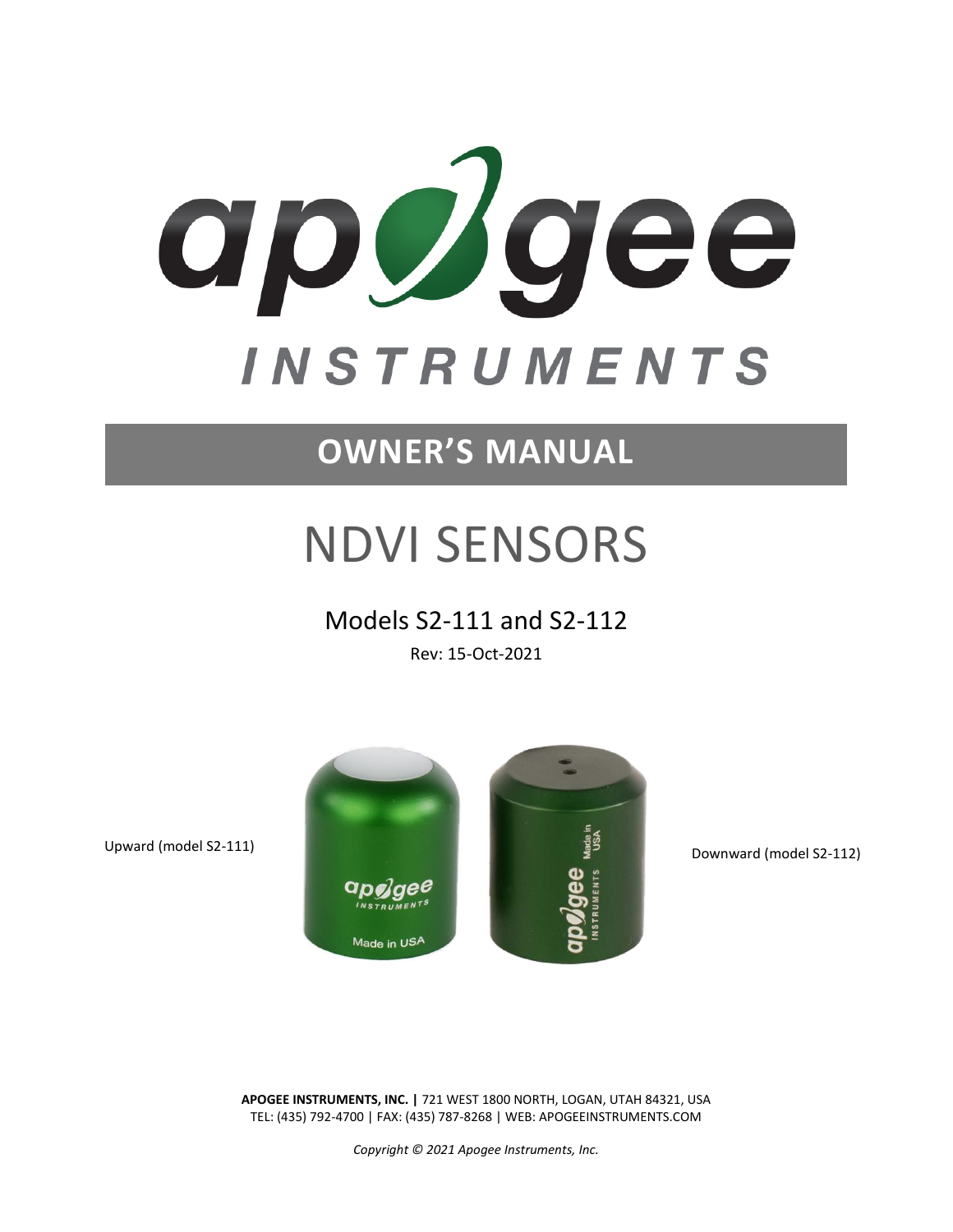## **TABLE OF CONTENTS**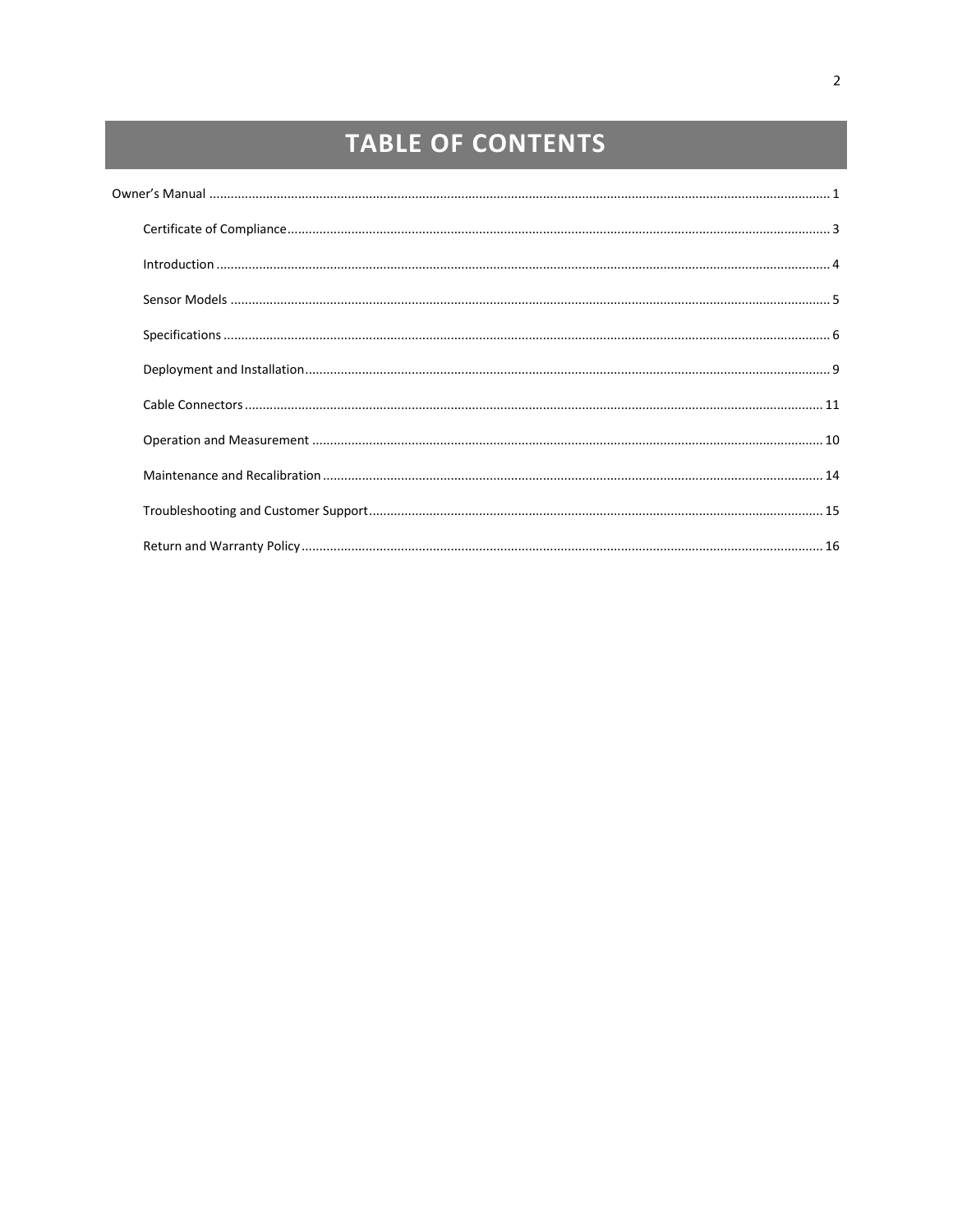### <span id="page-2-0"></span>CERTIFICATE OF COMPLIANCE

#### **EU Declaration of Conformity**

This declaration of conformity is issued under the sole responsibility of the manufacturer:

Apogee Instruments, Inc. 721 W 1800 N Logan, Utah 84321 USA

for the following product(s):

Models: S2-111, S2-112 Type: NDVI Sensors

The object of the declaration described above is in conformity with the relevant Union harmonization legislation:

| 2014/30/EU  | Electromagnetic Compatibility (EMC) Directive          |
|-------------|--------------------------------------------------------|
| 2011/65/EU  | Restriction of Hazardous Substances (RoHS 2) Directive |
| 2015/863/EU | Amending Annex II to Directive 2011/65/EU (RoHS 3)     |

Standards referenced during compliance assessment:

EN 61326-1:2013 Electrical equipment for measurement, control, and laboratory use – EMC requirements EN 50581:2012 Technical documentation for the assessment of electrical and electronic products with respect to the restriction of hazardous substances

Please be advised that based on the information available to us from our raw material suppliers, the products manufactured by us do not contain, as intentional additives, any of the restricted materials including lead (see note below), mercury, cadmium, hexavalent chromium, polybrominated biphenyls (PBB), polybrominated diphenyls (PBDE), bis (2-ethylhexyl) phthalate (DEHP), butyl benzyl phthalate (BBP), dibutyl phthalate (DBP), and diisobutyl phthalate (DIBP). However, please note that articles containing greater than 0.1% lead concentration are RoHS 3 compliant using exemption 6c.

Further note that Apogee Instruments does not specifically run any analysis on our raw materials or end products for the presence of these substances, but we rely on the information provided to us by our material suppliers.

Signed for and on behalf of: Apogee Instruments, October 2021

WARKE

Bruce Bugbee President Apogee Instruments, Inc.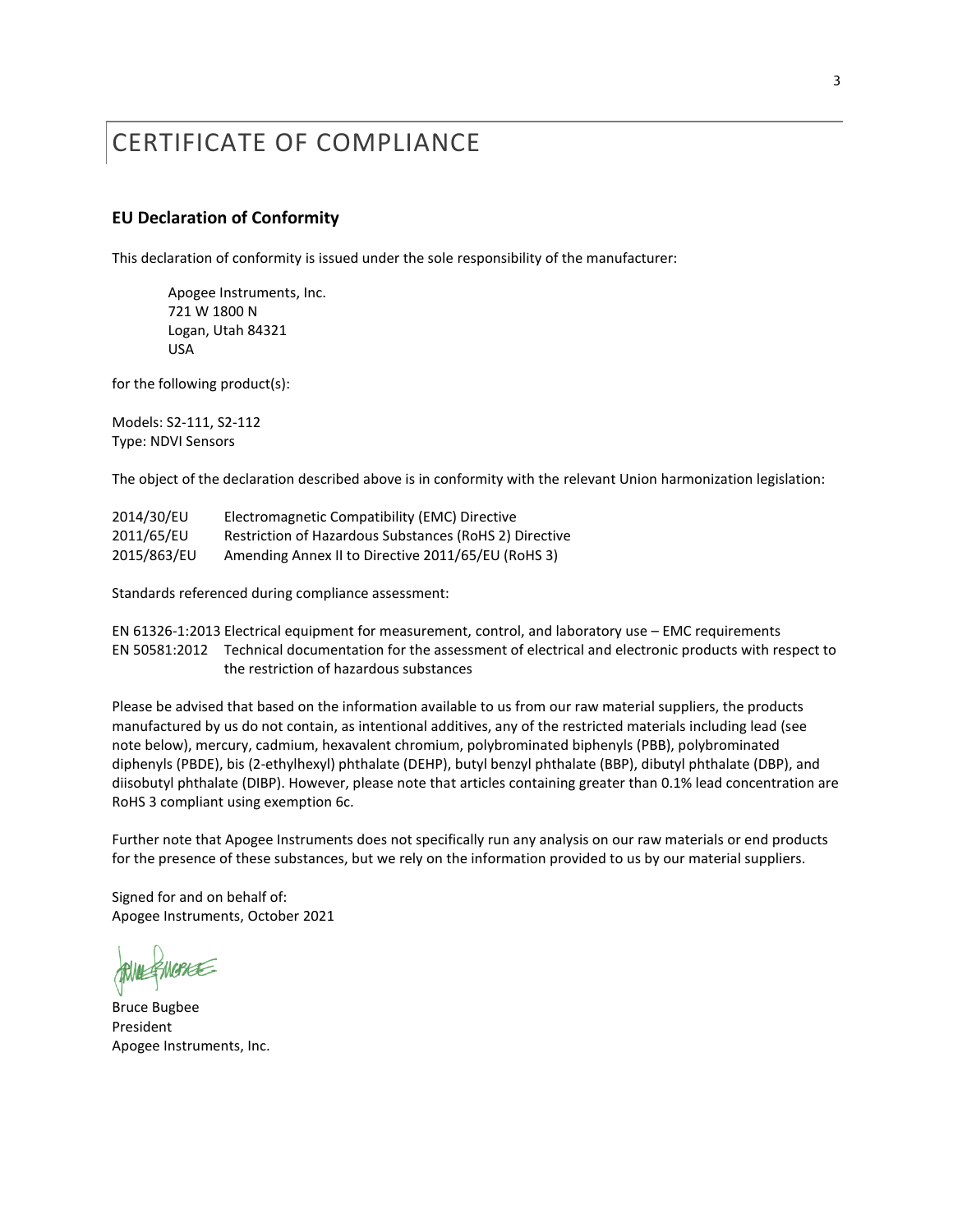### <span id="page-3-0"></span>INTRODUCTION

Radiation reflected from surfaces (e.g., plant canopies, soil) provides information about the state of the surface. Reflectance is the ratio of radiation reflected by the surface to radiation incident on the surface.

A common index calculated from reflectance measurements is normalized difference vegetation index (NDVI). NDVI is calculated from red and near infrared (NIR) reflectance and provides a measure of surface greenness.

The typical application of NDVI sensors is monitoring plant canopies. NDVI is related to leaf area of the plant canopy and canopy chlorophyll content of leaves and is often used to monitor green up in the spring and senescence in the fall.

Apogee Instruments S2 series two-band sensors consist of a cast acrylic diffuser (upward-looking sensor) or acrylic window (downward-looking sensor), pair of photodiodes that measure specific wavelength ranges, and signal processing circuitry mounted in an anodized aluminum housing. A cable to connect the sensor to a measurement device is also included. S2 series sensors are designed for continuous irradiance (upward-looking sensor) or radiance (downward-looking sensor) measurements in indoor and outdoor environments. Reflectance derived from paired upward-looking and downward-looking sensors can be used to calculate NDVI. Apogee NDVI sensors are offered with digital SDI-12 output or with analog voltage output.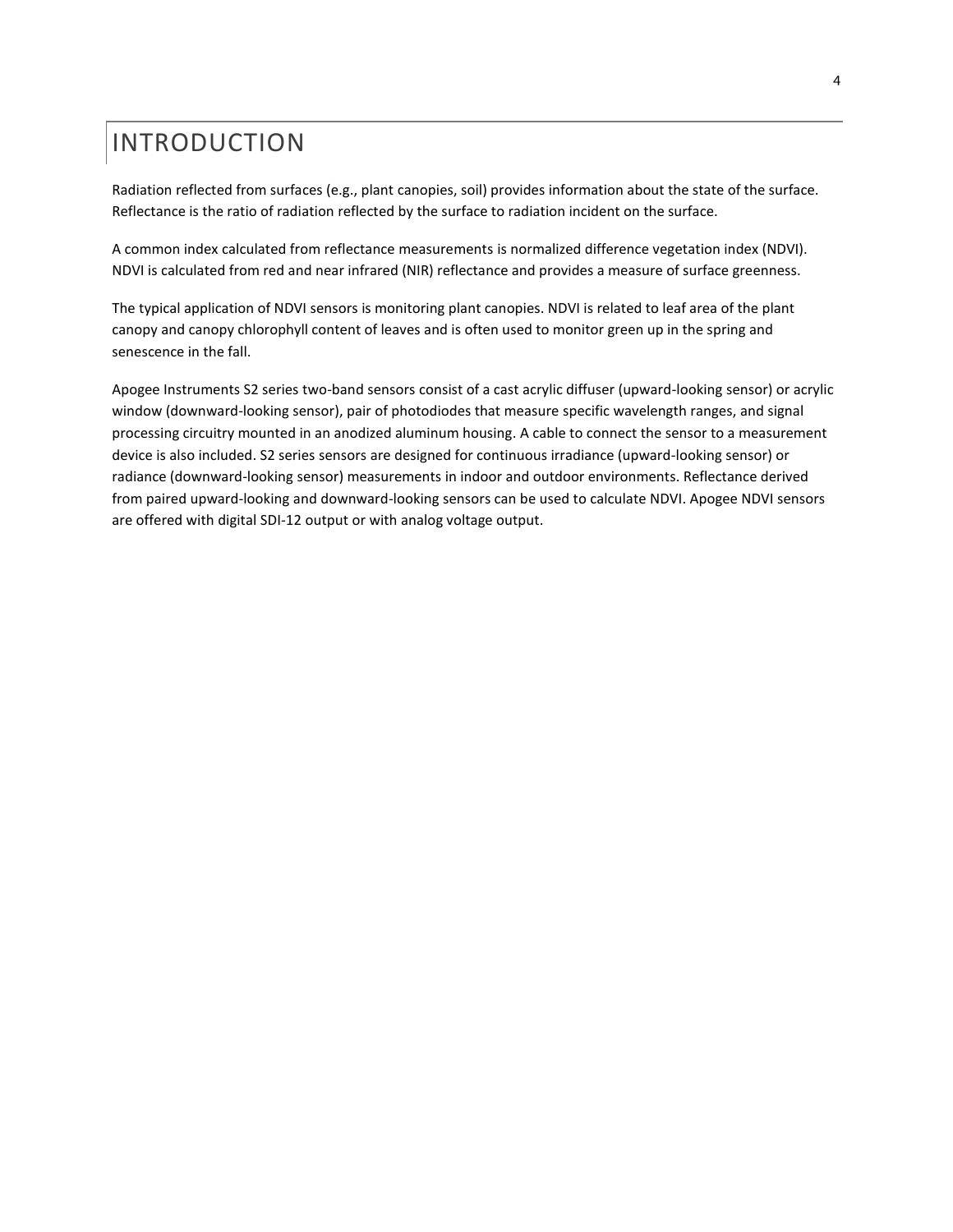### <span id="page-4-0"></span>SENSOR MODELS

This manual covers the analog output models S2-111 and S2-112 (in bold below). Digital models are covered in their respective manuals.

| Model                           | Signal         | Description                                                         |
|---------------------------------|----------------|---------------------------------------------------------------------|
| $S2-111$                        | <b>Voltage</b> | Measures red and NIR irradiance (upward-looking) for<br><b>NDVI</b> |
| S <sub>2</sub> -11 <sub>2</sub> | <b>Voltage</b> | Measures red and NIR radiance (downward-looking) for<br><b>NDVI</b> |
| $S2 - 411$                      | $SDI-12$       | Measures red and NIR irradiance (upward-looking) for NDVI           |
| $S2-412$                        | $SDI-12$       | Measures red and NIR radiance (downward-looking) for<br><b>NDVI</b> |



An upward-looking (S2-111) sensor's model number and serial number are located on the bottom of the sensor. If the manufacturing date of a specific sensor is required, please contact Apogee Instruments with the serial number of the sensor.



A downward-looking (S2-112) sensor's model number and serial number are located near the connector on the sensor cable. If the manufacturing date of a specific sensor is required, please contact Apogee Instruments with the serial number of the sensor.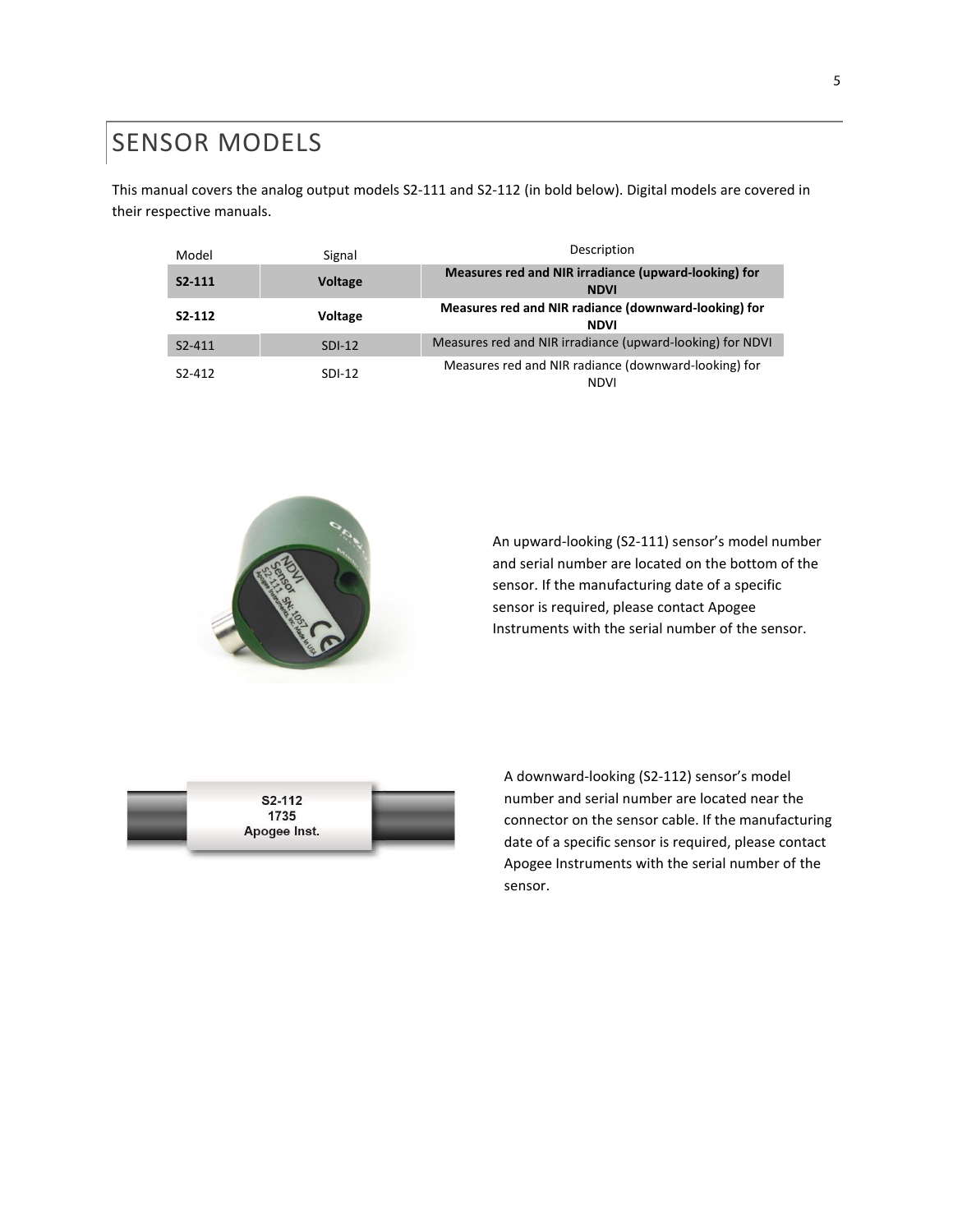### <span id="page-5-0"></span>SPECIFICATIONS

|                                                               | <b>NDVI</b>                                                                                                                                                                           |                                                                                                                                                  |  |
|---------------------------------------------------------------|---------------------------------------------------------------------------------------------------------------------------------------------------------------------------------------|--------------------------------------------------------------------------------------------------------------------------------------------------|--|
|                                                               | $S2-111$<br>(upward-looking)                                                                                                                                                          | $S2-112$<br>(downward-looking)                                                                                                                   |  |
| Power Supply                                                  | Self-powered                                                                                                                                                                          |                                                                                                                                                  |  |
| Output (sensitivity)**                                        | 14 mV per W m <sup>-2</sup> (Red)<br>20 mV per W m <sup>-2</sup> (NIR)                                                                                                                | 12.5 mV per W m <sup>-2</sup> nm <sup>-1</sup> sr <sup>-1</sup> (Red)<br>25 mV per W m <sup>-2</sup> nm <sup>-1</sup> sr <sup>-1</sup> (NIR)     |  |
| <b>Calibration Factor</b><br>(reciprocal of<br>sensitivity)** | 0.07 W $m^{-2}$ nm <sup>-1</sup> per mV (Red)<br>0.05 W m <sup>-2</sup> nm <sup>-1</sup> per mV (NIR)                                                                                 | $0.08$ W m <sup>-2</sup> nm <sup>-1</sup> sr <sup>-1</sup> per mV (Red)<br>0.04 W m <sup>-2</sup> nm <sup>-1</sup> sr <sup>-1</sup> per mV (NIR) |  |
| <b>Calibration Uncertainty</b>                                | ±5%                                                                                                                                                                                   |                                                                                                                                                  |  |
| Output Range**                                                | 40 mV (Red)<br>40 mV (NIR)                                                                                                                                                            | 15 mV (Red)<br>15 mV (NIR)                                                                                                                       |  |
| <b>Wavelength Ranges</b>                                      | Red detector = 650 nm $\pm$ 5 nm with 65 nm FWHM*<br>NIR detector = $810$ nm $\pm$ 5 nm with 65 nm FWHM*                                                                              |                                                                                                                                                  |  |
| <b>Measurement Range</b>                                      | 2x full sunlight                                                                                                                                                                      |                                                                                                                                                  |  |
| Measurement<br>Repeatability                                  | Less than 1 %                                                                                                                                                                         |                                                                                                                                                  |  |
| Long-term Drift<br>(Non-stability)                            | Less than 2 % per year                                                                                                                                                                |                                                                                                                                                  |  |
| <b>Response Time</b>                                          | Less than 1 ms                                                                                                                                                                        |                                                                                                                                                  |  |
| Field of View                                                 | 180°                                                                                                                                                                                  | $30^\circ$                                                                                                                                       |  |
| Directional (Cosine)<br>Response                              | $\pm$ 2 % at 45°; $\pm$ 5 % at 75° zenith angle                                                                                                                                       |                                                                                                                                                  |  |
| Temperature Response                                          | Less than 0.1 % per C                                                                                                                                                                 |                                                                                                                                                  |  |
| Housing                                                       | Anodized aluminum body with acrylic diffuser                                                                                                                                          |                                                                                                                                                  |  |
| IP Rating                                                     | <b>IP68</b>                                                                                                                                                                           |                                                                                                                                                  |  |
| <b>Operating Environment</b>                                  | -40 to 70 C; 0 to 100 % relative humidity                                                                                                                                             |                                                                                                                                                  |  |
| <b>Dimensions</b>                                             | 30.5 mm diameter,<br>37 mm height                                                                                                                                                     | 30.5 mm diameter,<br>34.5 mm height                                                                                                              |  |
| Mass (with 5 m of cable)                                      | 140 <sub>g</sub>                                                                                                                                                                      |                                                                                                                                                  |  |
| Cable                                                         | 5 m of shielded, twisted-pair wire; TPR jacket (high water resistance, high UV stability, flexibility in cold conditions);<br>pigtail lead wires; stainless steel (316), M8 connector |                                                                                                                                                  |  |
|                                                               |                                                                                                                                                                                       |                                                                                                                                                  |  |

\*FWHM = full-width half-maximum

\*\* The Output (sensitivity), Calibration Factor (reciprocal of sensitivity), and Output Range are all approximations and variable from sensor to sensor

#### **Calibration Traceability**

Apogee S2 series NDVI sensors are calibrated through side-by-side comparison to the mean of three transfer standard sensors under sunlight. The transfer standard NDVI sensors are calibrated through side-by-side comparison to the mean of six replicate direct and diffuse solar spectra collected in Logan, Utah, using an Apogee PS-300 spectroradiometer. The Apogee PS-300 spectroradiometer is calibrated with a quartz halogen lamp traceable to the National Institute of Standards and Technology (NIST).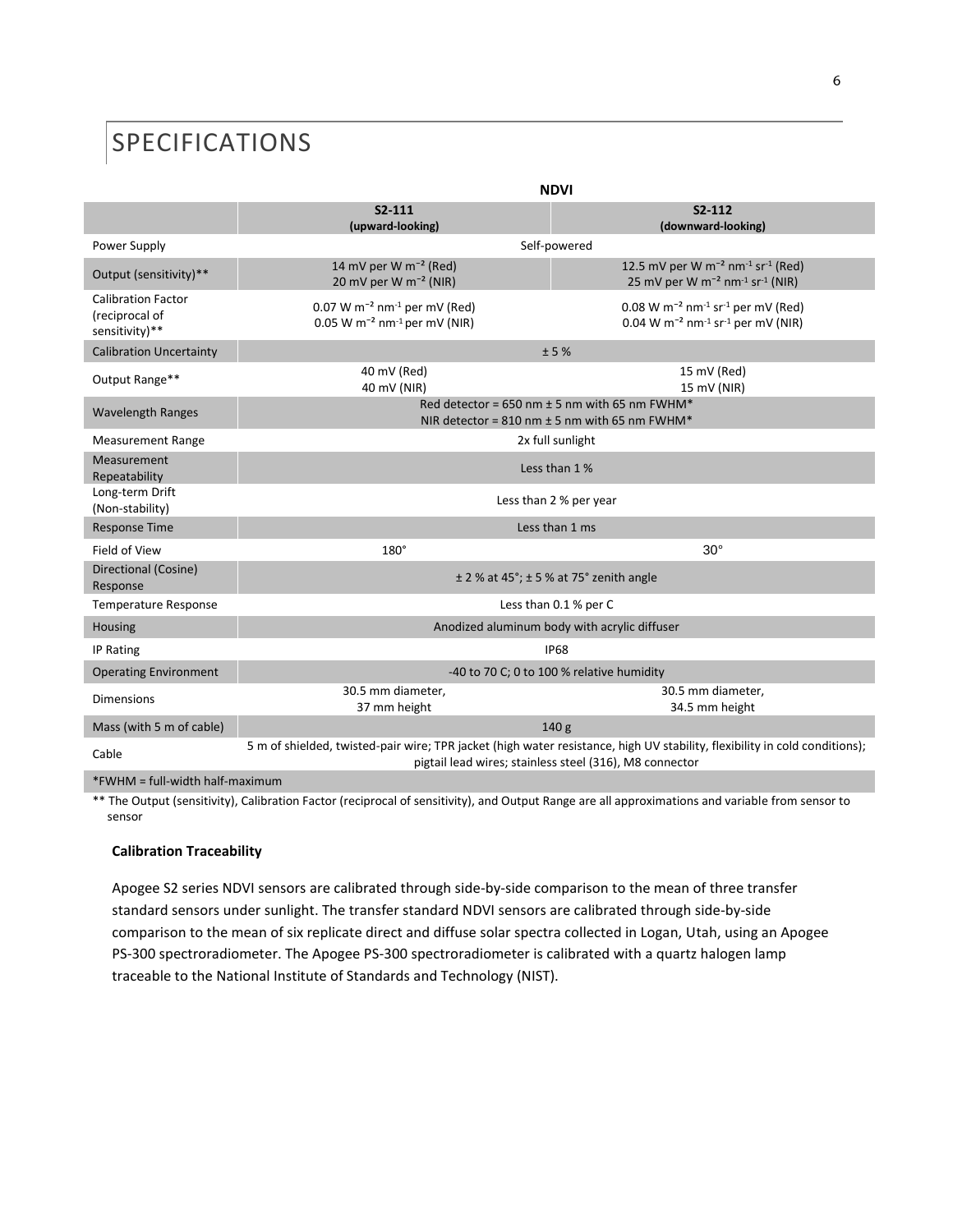#### **Cosine Response**



Directional, or cosine, response is defined as the measurement error at a specific angle of radiation incidence. Error for Apogee S2 series upward-looking sensors is approximately  $\pm$  2 % and  $\pm$  5 % at solar zenith angles of 45° and 75°, respectively.

#### **Upward- and Downward-looking Two-band Sensors**

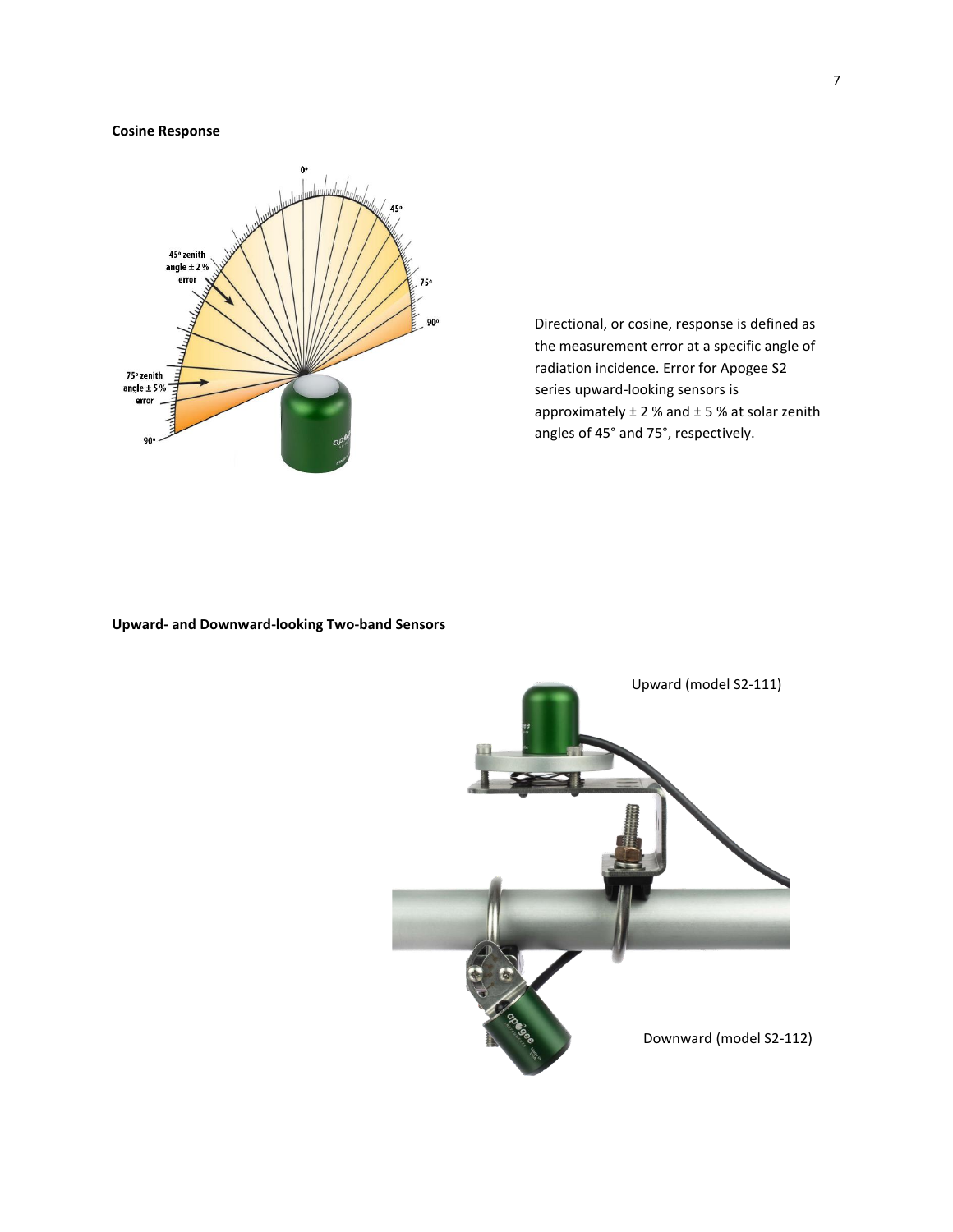#### **Spectral Response Graph of NDVI**



The spectral range of the NDVI sensors is defined by a center wavelength of 650 nm ± 5 nm with 65 nm full-width half-maximum (Red) and 810 nm ± 5 nm with 65 nm fullwidth half-maximum (NIR). Measured spectral responses are plotted in the graph.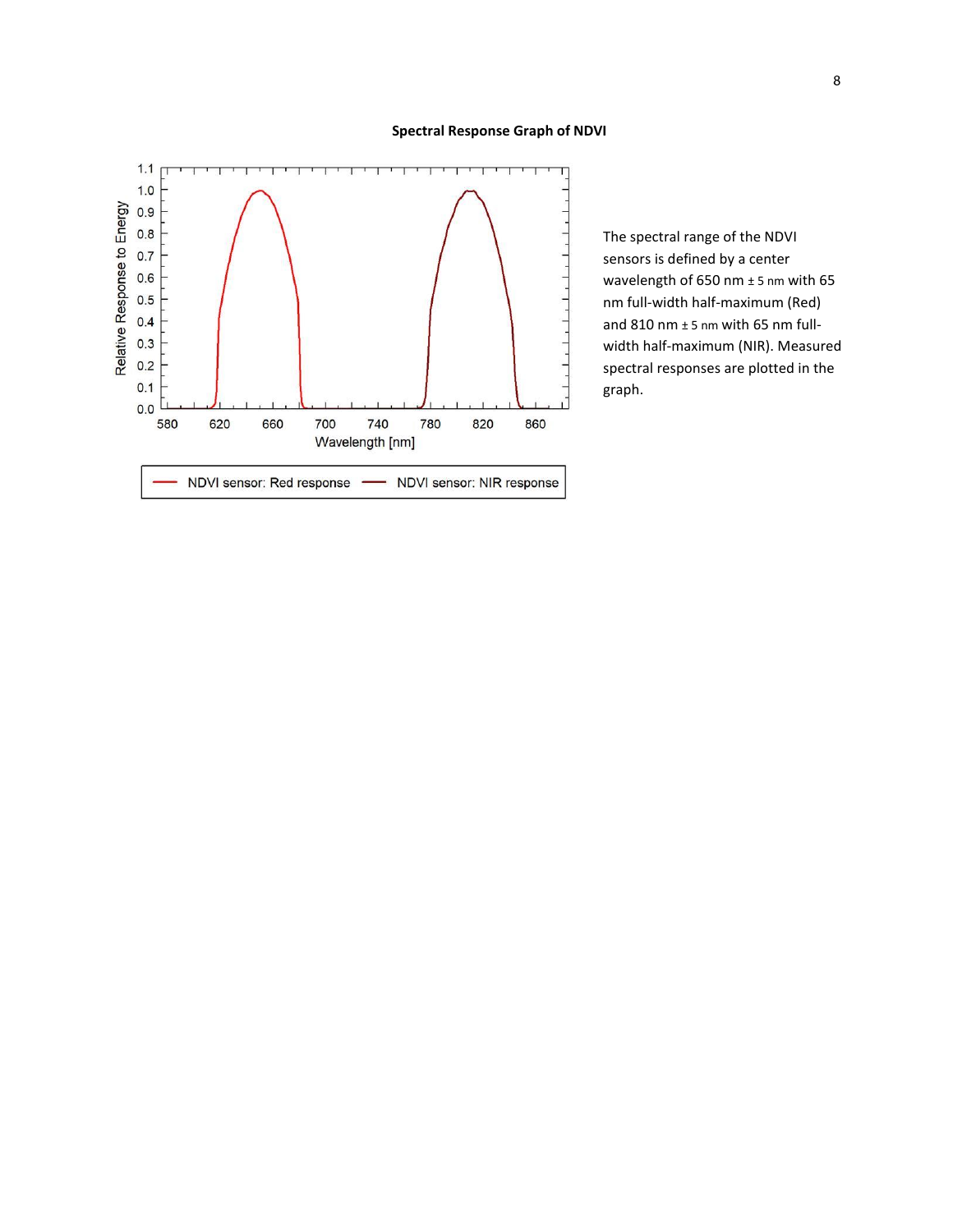### <span id="page-8-0"></span>DEPLOYMENT AND INSTALLATION

Mount the upward-looking sensor to a solid surface with the nylon mounting screw provided to prevent galvanic corrosion. To accurately measure irradiance incident on a horizontal surface, the sensor must be level. An Apogee Instruments model AL-100 Leveling Plate is recommended to level the sensor when used on a flat surface or being mounted to surfaces such as wood. To facilitate mounting on a mast or pipe, the Apogee Instruments model AL-120 Solar Mounting Bracket with AL-100 Leveling Plate is recommended.



To minimize azimuth error, the sensor should be mounted with the cable pointing toward true north in the northern hemisphere or true south in the southern hemisphere. Azimuth error is typically less than 1 %, but it is easy to minimize by proper cable orientation.



In addition to orienting the cable to point toward the nearest pole, the sensor should also be mounted such that obstructions (e.g., weather station tripod/tower or other instrumentation) do not shade the sensor. **Once mounted, the blue cap should be removed from the sensor.** The green cap can be used as a protective covering for the sensor when it is not in use.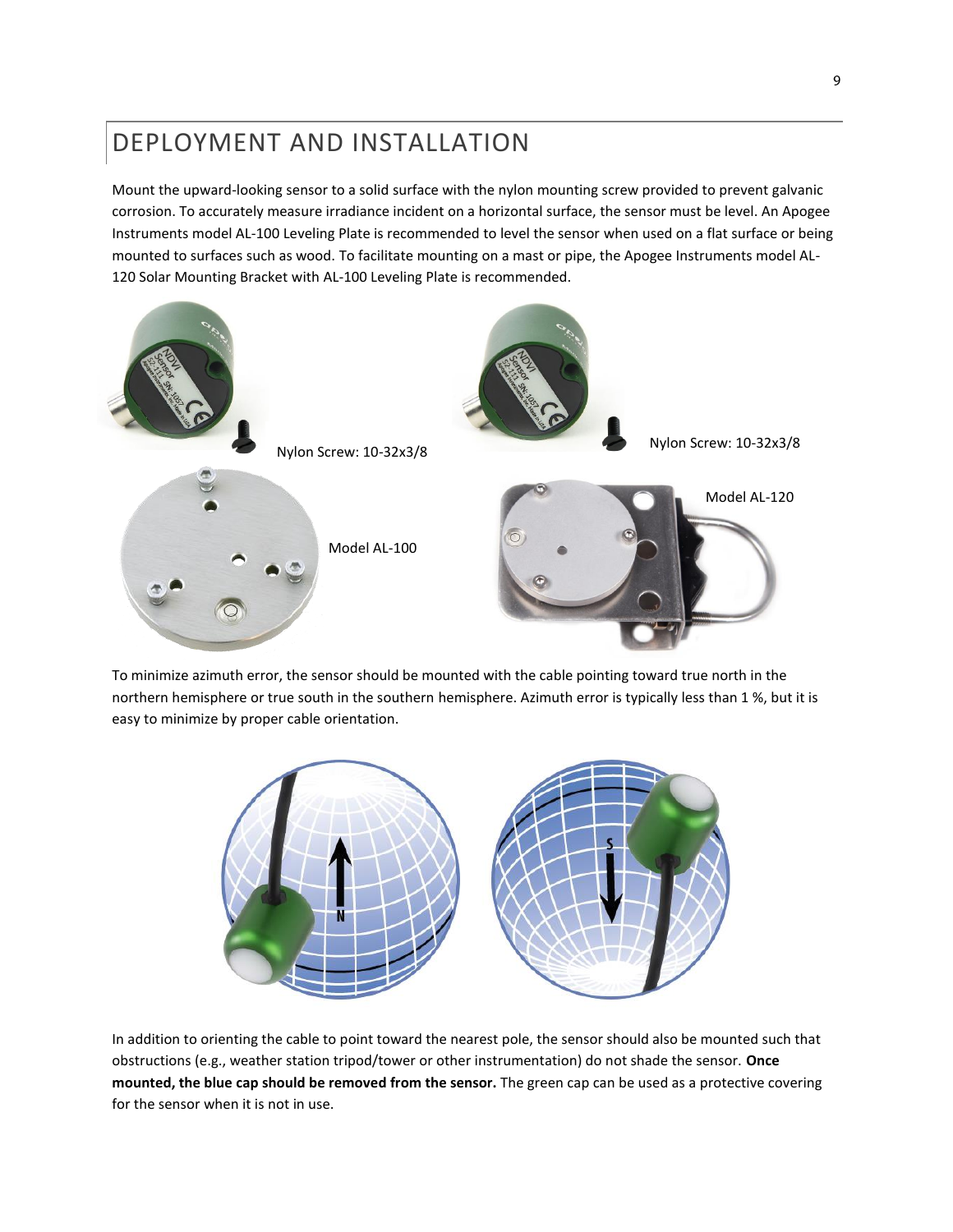#### **Downward-looking sensor mounting**

Mount the sensor to a solid surface with the nylon mounting screw provided to prevent galvanic corrosion. To facilitate mounting on a mast or pipe, the Apogee Instruments model SM-400 Two Band Radiometer Downwardlooking Mounting Bracket is recommended. The bracket can be adjusted to any angle between 0° (sensor pointed straight down) and 90° (sensor horizontal).

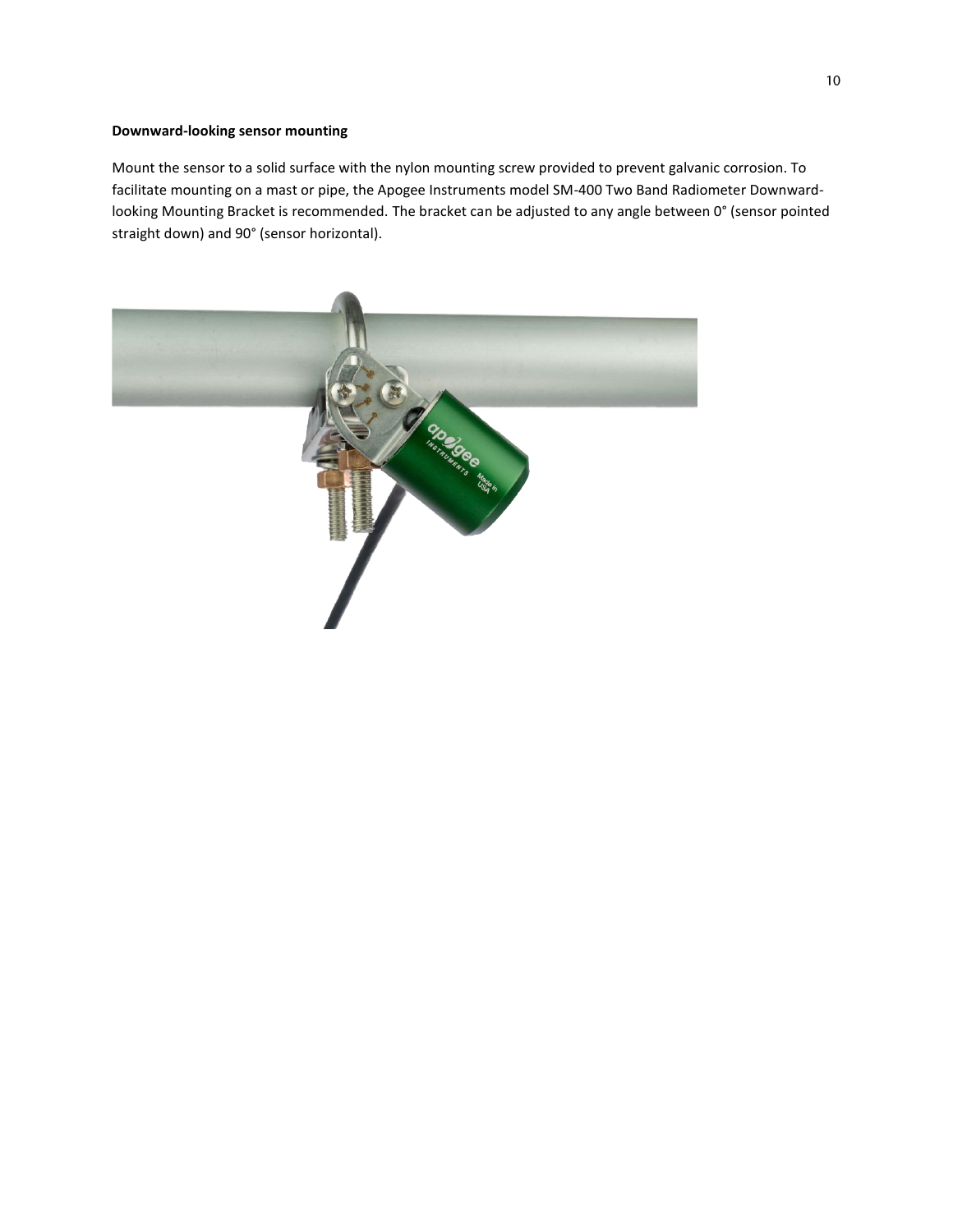### <span id="page-10-0"></span>CABLE CONNECTORS

<span id="page-10-1"></span>Apogee sensors offer cable connectors to simplify the process of removing sensors from weather stations for calibration (the entire cable does **not** have to be removed from the station and shipped with the sensor).

The ruggedized M8 connectors are rated IP68, made of corrosion-resistant marine-grade stainless-steel, and designed for extended use in harsh environmental conditions. Inline cable connectors are installed 30 cm from the



head (pyranometer pictured above)

#### **Instructions**

**Pins and Wiring Colors:** All Apogee connectors have six pins, but not all pins are used for every sensor. There may also be unused wire colors inside the cable. To simplify datalogger connection, we remove the unused pigtail lead colors at the datalogger end of the cable.

If you ever need a replacement cable, please contact us directly to ensure ordering the proper pigtail configuration.

**Alignment:** When reconnecting your sensor, arrows on the connector jacket and an aligning notch ensure proper orientation.

**Disconnection for extended periods:** When disconnecting the sensor for an extended period of time from a station, protect the remaining half of the connector still on the station from water and dirt with electrical tape or other method.

**Tightening:** Connectors are designed to be firmly finger-tightened only. There is an o-ring inside the connector that can be overly compressed if a wrench is used. Pay attention to thread alignment to avoid cross-threading. When fully tightened, 1-2 threads may still be visible.

**WARNING:** Do **not** tighten the connector by twisting the black cable or sensor head, only twist the metal connector.



A reference notch inside the connector ensures proper alignment before tightening.



When sending sensors in for calibration, only send the short end of the cable and half the connector.



Finger-tighten firmly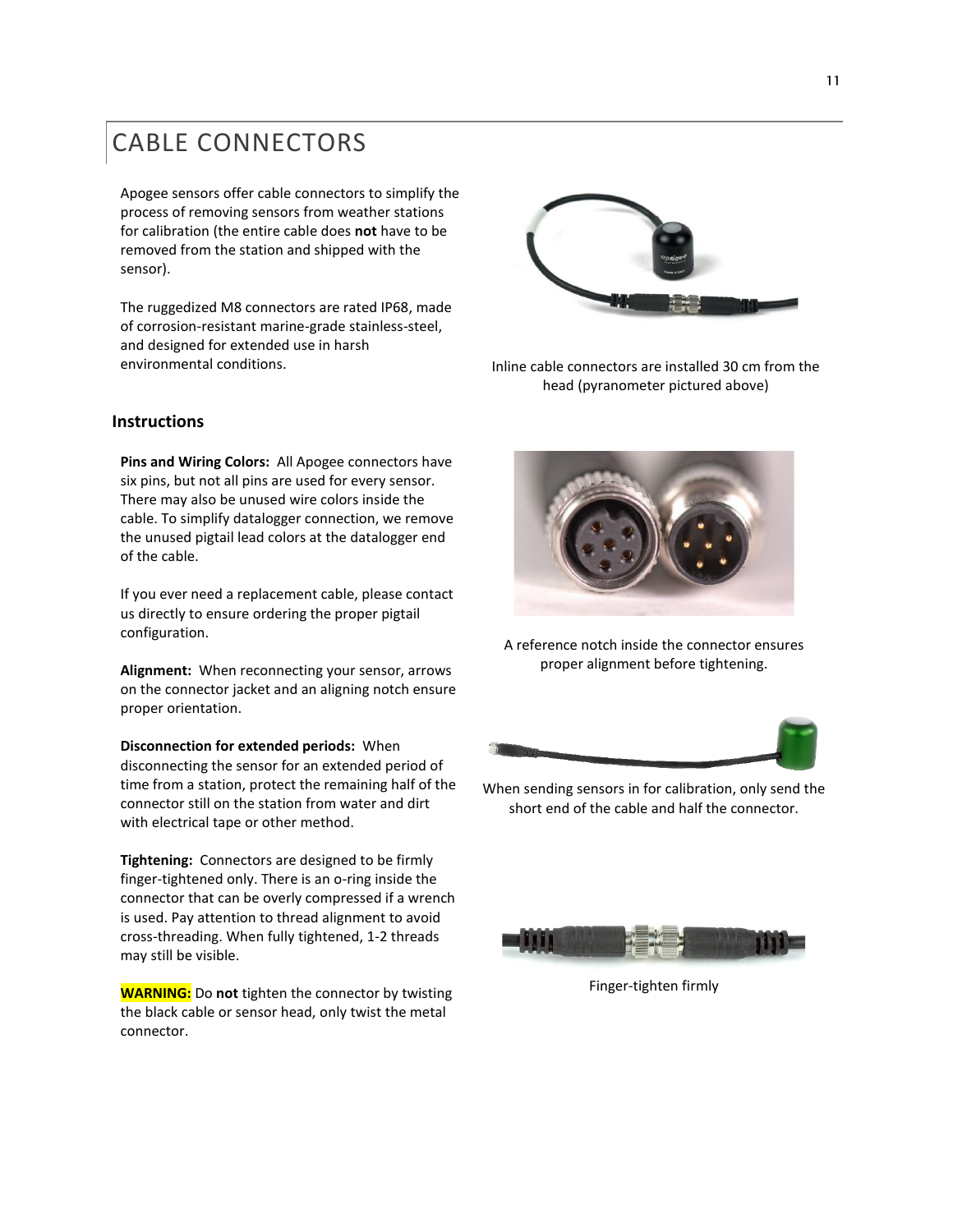### OPERATION AND MEASUREMENT

Connect the sensor to a measurement device (meter, datalogger, controller) capable of measuring and displaying or recording a millivolt signal (an input measurement range of approximately 0-25 mV is required to cover the sensor output ranges). In order to maximize measurement resolution and signal-to-noise ratio, the input range of the measurement device should closely match the output range of the sensor. **DO NOT connect the sensor to a power source. The sensor is self-powered and applying voltage will damage the sensor.**

#### **Wiring for S2-100 series**

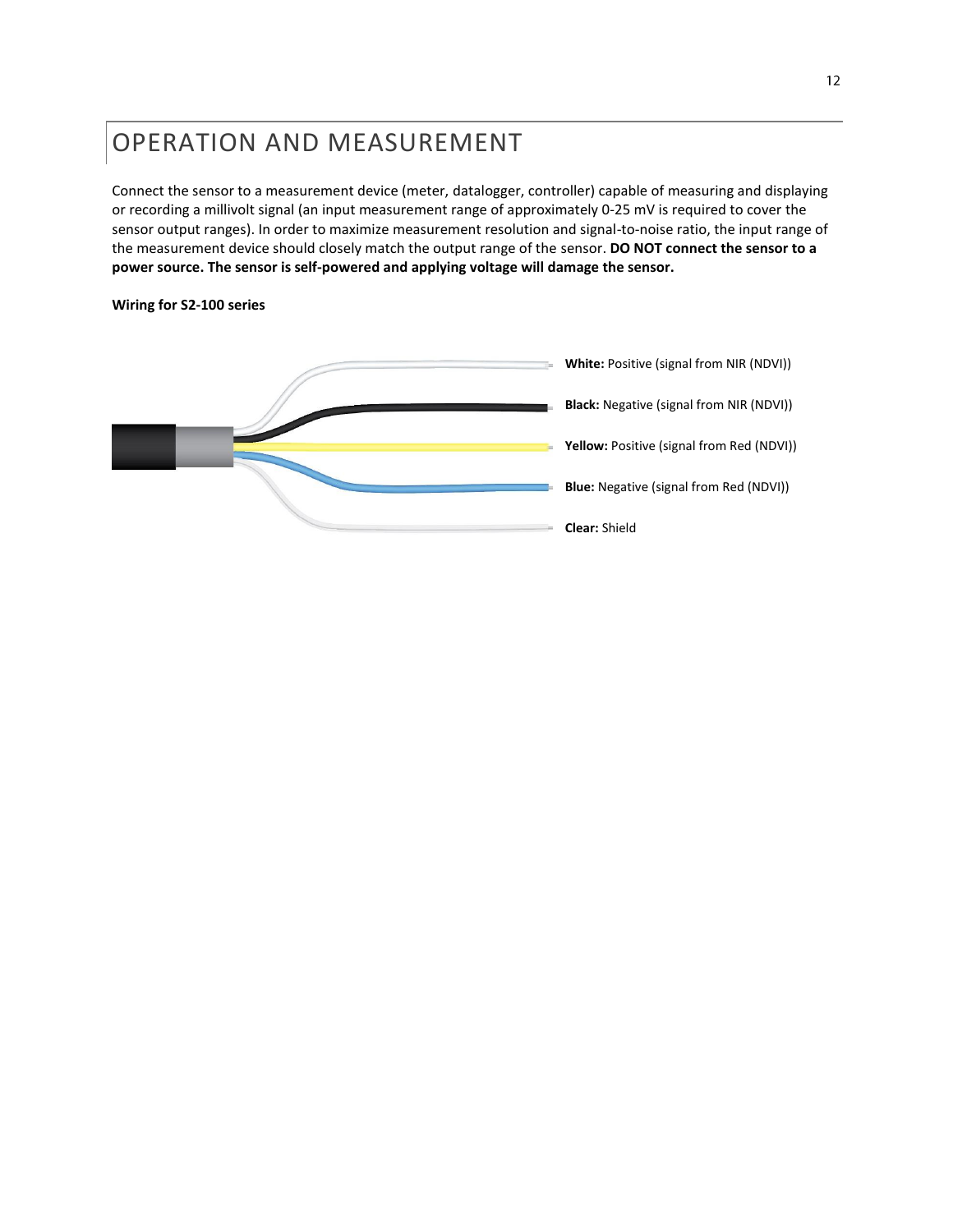#### **Reflectance and Reflectance Indices (NDVI)**

Reflectance (ρ) is the ratio of radiance, the calibrated signal returned by the downward-looking sensor, to irradiance, the calibrated signal returned by the upward-looking sensor, for a specific wavelength range:

#### $\rho$  = radiance reflected from the surface / irradiance incident on the surface

Typically, a measurement of radiance is used in the numerator of the equation above to determine reflectance. Theoretically, when ρ is determined from radiance reflected from the surface it is called directional reflectance, which approximates the bidirectional reflectance factor. When ρ is determined from irradiance reflected from the surface it is called hemispherical reflectance. Both terms are referred to as reflectance herein.

NDVI is calculated as the difference between near infrared (NIR) and red reflectance divided by the sum of NIR and red reflectance:

$$
NDVI = \frac{\rho_{NIR} - \rho_{Red}}{\rho_{NIR} + \rho_{Red}}
$$

It is important to ensure that paired upward-looking and downward-looking sensors make measurements at the same time, otherwise temporal changes in sky conditions can result in errors in reflectance and calculated NDVI values.

A single upward-looking sensor can be deployed with multiple downward-looking sensors, and irradiance from the single upward-looking sensor can be used to calculate NDVI at the location of all the downward-looking sensors, if the downward-looking sensors are in close proximity to each other (e.g., within a research plot).

While paired upward-looking and downward-looking sensors provide the most accurate measurements of NDVI, radiance measurements from downward-looking sensors can also be used to approximate NDVI without calculating reflectance from paired upward-looking and downward-looking sensors. The equation has a similar form to the NDVI equation above, but uses radiances (R) in the calculation:

$$
NDVI = \frac{\alpha R_{NIR} - R_{Red}}{\alpha R_{NIR} + R_{Red}}
$$

where  $\alpha$  (alpha) is the ratio of red irradiance to NIR irradiance (the values measured by an upward-looking sensor). Data from multiple solar spectra indicate  $\alpha$  ranges from about 1.1 to 1.4, with lower values occurring at high solar zenith angles or under overcast sky and higher values occurring under clear sky at low solar zenith angles. Approximations of NDVI from the equation above are least sensitive to the value of  $\alpha$  when the difference between NIR and Red radiances are relatively large (e.g., measurements over green vegetation) and most sensitive to the value of  $\alpha$  when the difference between NIR and Red radiances are relatively small (e.g., measurements over senesced vegetation or soil).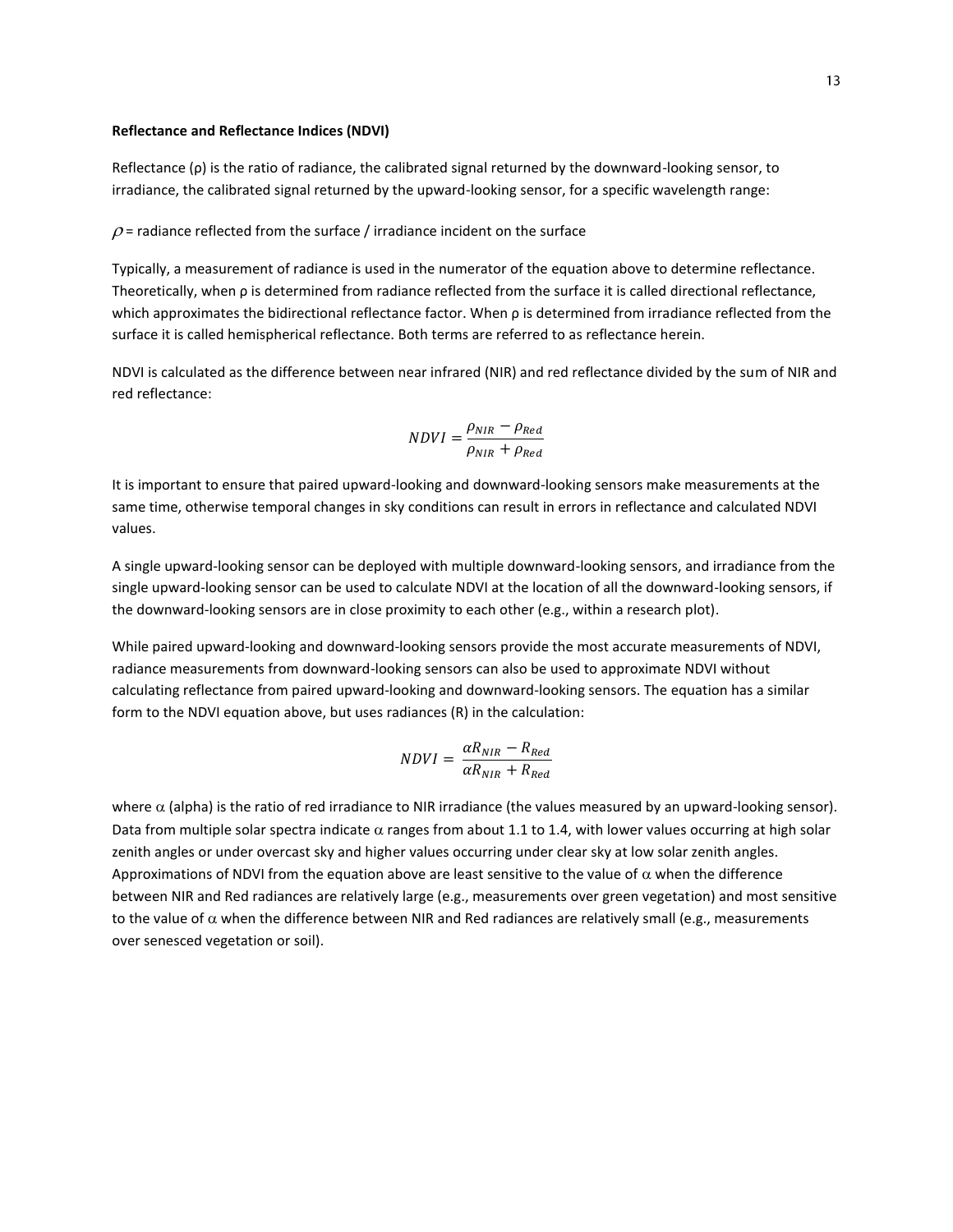### <span id="page-13-0"></span>MAINTENANCE AND RECALIBRATION

Blocking of the optical path between the target and detector can cause low readings. Occasionally, accumulated materials on the diffusers of the upward-looking sensor and in the apertures of the downward-looking sensor can block the optical path in three common ways:

- 1. Moisture or debris on the diffusers (upward-looking) or in the apertures (downward-looking).
- 2. Dust during periods of low rainfall.
- 3. Salt deposit accumulation from evaporation of sea spray or sprinkler irrigation water.

Apogee Instruments upward-looking sensors have domed diffusers and housing for improved self-cleaning from rainfall, but active cleaning may be necessary. Dust or organic deposits are best removed using water, or window cleaner, and a soft cloth or cotton swab. Salt deposits should be dissolved with vinegar and removed with a cloth or cotton swab. **Salt deposits cannot be removed with solvents such as alcohol or acetone.** Use only gentle pressure when cleaning the diffuser with a cotton swab or soft cloth, to avoid scratching the outer surface. The solvent should be allowed to do the cleaning, not mechanical force. **Never use an abrasive material or cleaner on the diffuser**.

It is recommended that two-band sensors be recalibrated every two years. See the Apogee webpage for details regarding return of sensors for recalibration [\(http://www.apogeeinstruments.com/tech-support-recalibration](http://www.apogeeinstruments.com/tech-support-recalibration-repairs/)[repairs/\)](http://www.apogeeinstruments.com/tech-support-recalibration-repairs/).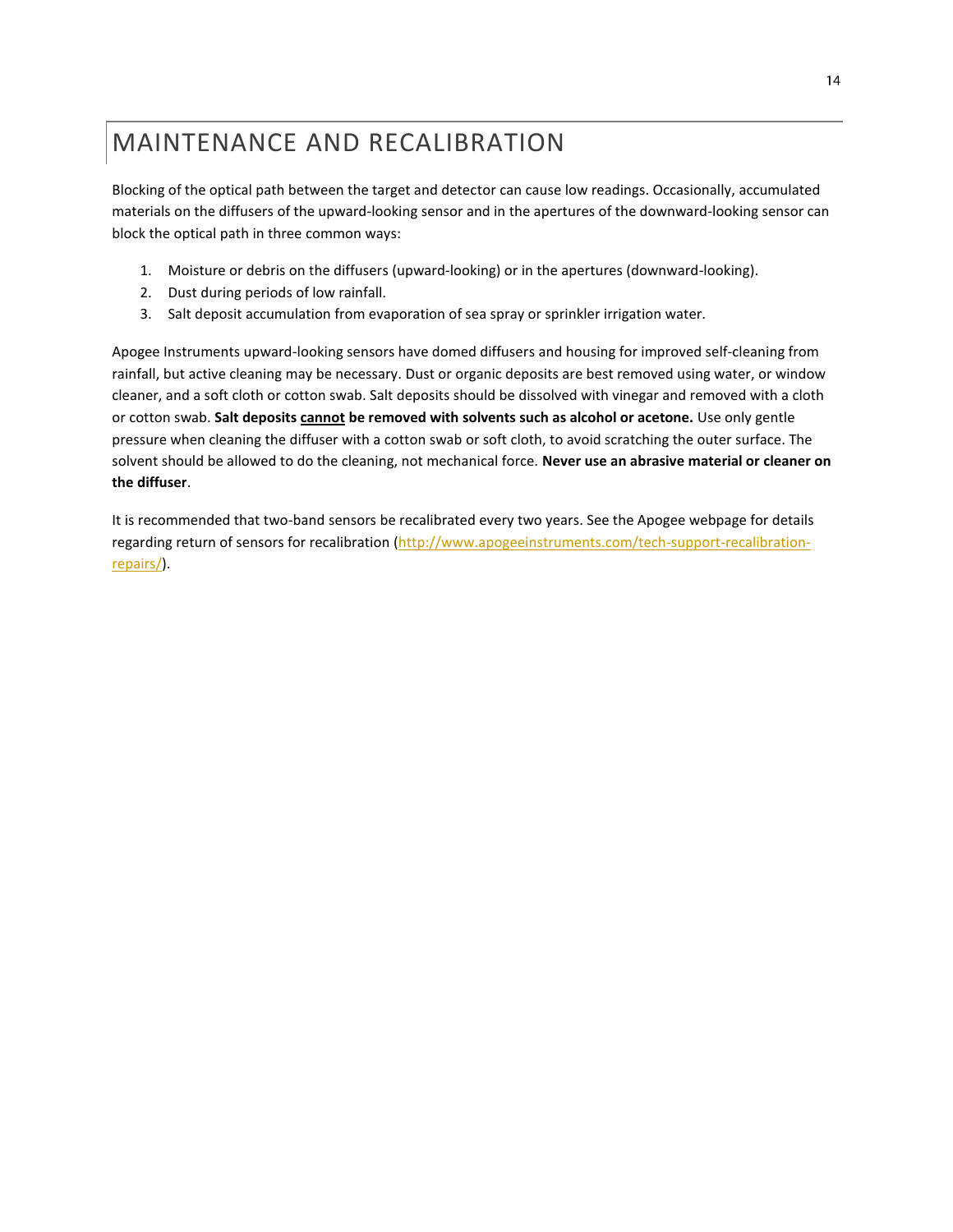### <span id="page-14-0"></span>TROUBLESHOOTING AND CUSTOMER SUPPORT

#### **Independent Verification of Functionality**

Apogee S2 series NDVI sensors are self-powered devices and output a voltage signal proportional to irradiance (upward-looking sensors) and radiance (downward-looking sensors). A quick and easy check of sensor functionality can be determined using a voltmeter with millivolt resolution. Connect the positive lead wire from the voltmeter to the yellow wire from the sensor and the negative (or common) lead wire from the voltmeter to the blue wire from the sensor. Direct the sensor head toward a light source and verify the sensor provides a signal. Increase and decrease the distance from the sensor head to the light source to verify that the signal changes proportionally (decreasing signal with increasing distance and increasing signal with decreasing distance). Blocking all radiation from the sensor should force the sensor signal to zero. Repeat the process by connecting the positive lead wire from the voltmeter to the white wire from the sensor and the negative (or common) lead wire from the voltmeter to the black wire from the sensor.

#### **Compatible Measurement Devices (Dataloggers/Controllers/Meters)**

S2-100 series NDVI sensors have small sensitivities, outputting a few mV per W m<sup>-2</sup>. Typical irradiance from the sun on a clear day is between 1-2 W  $m<sup>-2</sup>$  at the center wavelengths measured by the sensors. It is recommended that the measurement device (e.g., datalogger or controller) have resolution of at least 0.001 mV.

Example datalogger programs for Campbell Scientific dataloggers can be found on the Apogee webpage at: <https://www.apogeeinstruments.com/content/NDVI-Analog.CR1>

#### **Cable Length**

When the sensor is connected to a measurement device with high input impedance, sensor output signals are not changed by shortening the cable or splicing on additional cable in the field. Tests have shown that if the input impedance of the measurements device is greater than 1 mega-ohm there is negligible effect on the calibration, even after adding up to 100 m of cable. All Apogee sensors use shielded, twisted pair cable to minimize electromagnetic interference. For best measurements, the shield wire must be connected to an earth ground. This is particularly important when using the sensor with long lead lengths in electromagnetically noisy environments.

#### **Modifying Cable Length**

See Apogee webpage for details on how to extend sensor cable length: [\(http://www.apogeeinstruments.com/how-to-make-a-weatherproof-cable-splice/\)](http://www.apogeeinstruments.com/how-to-make-a-weatherproof-cable-splice/).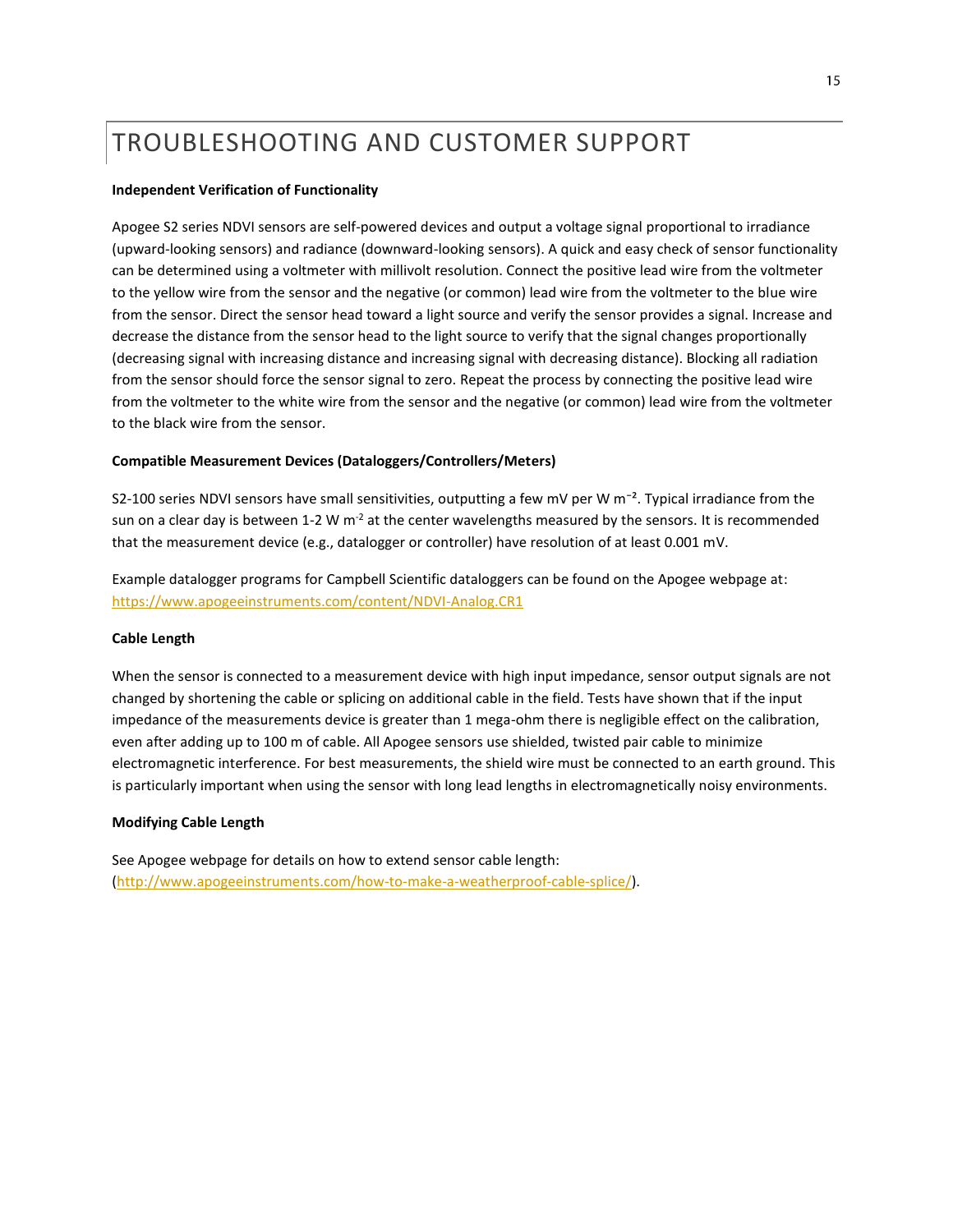### <span id="page-15-0"></span>RETURN AND WARRANTY POLICY

#### RETURN POLICY

Apogee Instruments will accept returns within 30 days of purchase as long as the product is in new condition (to be determined by Apogee). Returns are subject to a 10 % restocking fee.

#### WARRANTY POLICY

#### **What is Covered**

All products manufactured by Apogee Instruments are warranted to be free from defects in materials and craftsmanship for a period of four (4) years from the date of shipment from our factory. To be considered for warranty coverage an item must be evaluated by Apogee.

Products not manufactured by Apogee (spectroradiometers, chlorophyll content meters, EE08-SS probes) are covered for a period of one (1) year.

#### **What is Not Covered**

The customer is responsible for all costs associated with the removal, reinstallation, and shipping of suspected warranty items to our factory.

The warranty does not cover equipment that has been damaged due to the following conditions:

- 1. Improper installation or abuse.
- 2. Operation of the instrument outside of its specified operating range.
- 3. Natural occurrences such as lightning, fire, etc.
- 4. Unauthorized modification.
- 5. Improper or unauthorized repair.

Please note that nominal accuracy drift is normal over time. Routine recalibration of sensors/meters is considered part of proper maintenance and is not covered under warranty.

#### **Who is Covered**

This warranty covers the original purchaser of the product or other party who may own it during the warranty period.

#### **What Apogee Will Do**

At no charge Apogee will:

- 1. Either repair or replace (at our discretion) the item under warranty.
- 2. Ship the item back to the customer by the carrier of our choice.

Different or expedited shipping methods will be at the customer's expense.